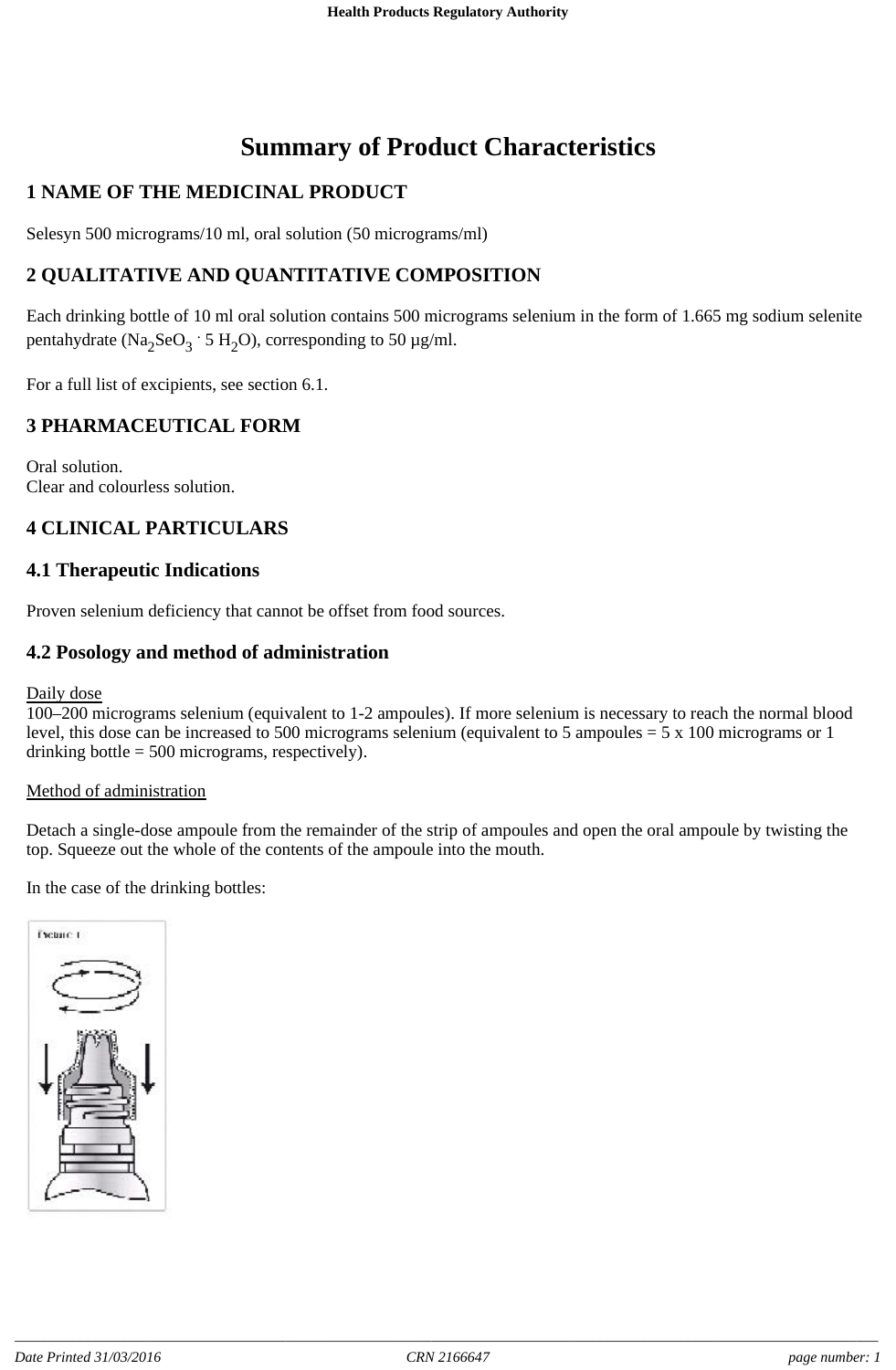



#### Picture 1:

Before use the drinking bottle has to be made ready for use. For opening the screw cap is first turned clockwise down in order to open the drinking bottle with the integrated spike of the screw cap.

Picture 2:

Then the screw cap is turned off anti-clockwise.

Picture 3:

The complete contents is placed in the mouth or the required dose is removed by carefully squeezing of the drinking bottle into the enclosed measuring cup with milliliter graduation. Then the drinking bottle is closed firmly.

Hold the liquid in the mouth for about 30–60 seconds before swallowing.

Selenium levels in whole blood or serum should be determined in order to monitor the success of treatment.

There is no time limit to the administration of selesyn in a supplementary dose (100 micrograms selenium per day is equivalent to 1 ampoule).

#### Dosage in children

2 µg/kg body weight/day at therapy onset and a maintenance dose of 1 µg/kg body weight/day.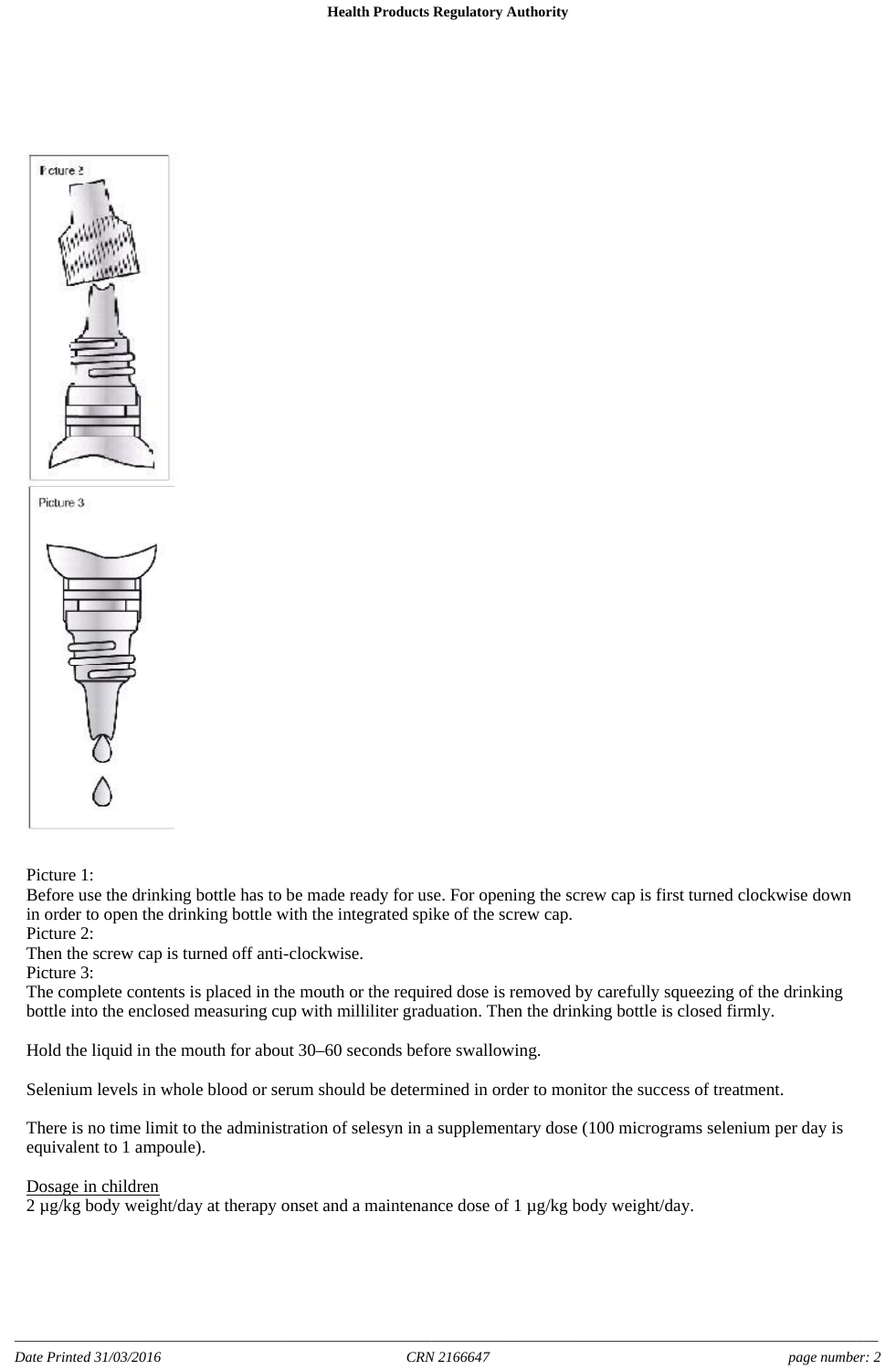For measuring a children's dose of less than 1 ml oral solution approximately 5 ml oral solution is placed in the measuring cup and the needed volume is drawn up with the enclosed pipette. For example for a 1-year-old child with 10 kg body weight the maintenance dose is 10 µg per day corresponding to 0.2 ml oral solution.

Selenium levels in whole blood or serum should be determined in order to monitor the success of therapy.

#### Maximum daily doses for children for a longer time:

| Age (years) | UL ( $\mu$ g selenium/day) |
|-------------|----------------------------|
| $1 - 3$     | 60                         |
| $4-6$       | 90                         |
| $7-10$      | 130                        |
| $11 - 14$   | <b>200</b>                 |
| $15 - 17$   | 250                        |
|             |                            |

#### Dosage in special patient groups

No scientific evidence exists which would require dosage adjustment in patients with renal or hepatic impairment.

Dosage in patients with renal or hepatic impairment There is no scientific evidence on dosage adjustment in patients with renal or hepatic impairment.

#### **4.3 Contraindications**

Hypersensitivity to any component of the product (active substance or excipients). Selenosis.

### **4.4 Special warnings and precautions for use**

None.

### **4.5 Interaction with other medicinal products and other forms of interaction**

It must be ensured that Selesyn is not administered orally at the same time as reducing substances (e.g. vitamin C), as precipitation of elemental selenium cannot be excluded *(see section 6.2).*

Elemental selenium is not soluble in an aqueous medium and has no biological availability. Oral administration of Selesyn and vitamin C should be given at an interval of 4 hours.

### **4.6 Fertility, pregnancy and lactation**

#### Pregnancy:

There are no data from the use of Selesyn in pregnant woman. Limited published data from animal studies reveal only evidence for toxicity to reproduction at maternally toxic dose.

No adverse effect of sodium selenite on the pregnancy or unborn child is expected, provided that it is used in case of proven selenium deficiency.

#### Lactation:

Selenium is excreted in breast milk. Doses correcting selenium deficiency in breast feeding woman are not expected to exert adverse effects on the suckling infant.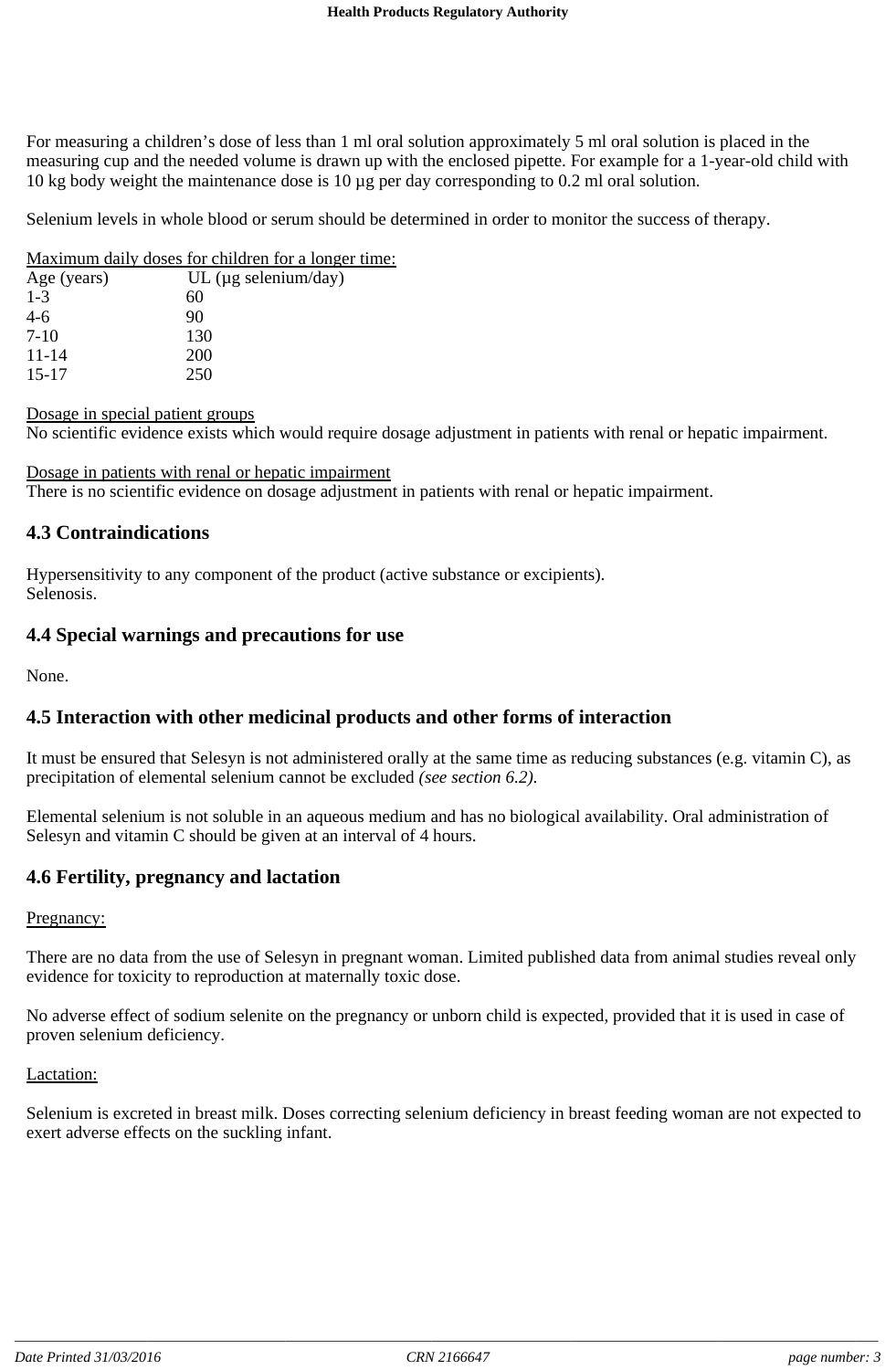# **4.7 Effects on ability to drive and use machines**

None.

# **4.8 Undesirable effects**

None known to date when Selesyn is used as directed.

#### Reporting of suspected adverse reactions

Reporting suspected adverse reactions after authorisation of the medicinal product is important. It allows continued monitoring of the benefit/risk balance of the medicinal product. Healthcare professionals are asked to report any suspected adverse reactions via HPRA Pharmacovigilance, Earlsfort Terrace, IRL - Dublin 2; Tel: +353 1 6764971; Fax: +353 1 6762517. Website: www.hpra.ie; E-mail: medsafety@hpra.ie.

### **4.9 Overdose**

Signs of an acute overdose are an odour of garlic on the breath, tiredness, nausea, diarrhoea and abdominal pain. Chronic overdose can affect growth of nails and hair and may lead to peripheral polyneuropathy.

Countermeasures include gastric lavage, forced diuresis or the administration of high doses of vitamin C. In the case of an extreme overdose (1,000–10,000 times the normal dose) an attempt should be made to eliminate the selenium by dialysis. Administration of dimercaprol is not recommended as the toxic effect of selenium is potentiated.

# **5 PHARMACOLOGICAL PROPERTIES**

### **5.1 Pharmacodynamic properties**

# **Pharmacotherapeutic group:** Mineral supplement

**ATC code:** A12C E02

Selenium is a co-factor in various enzymes in the human body and therefore belongs to the essential trace elements. To date, more than 25 proteins and protein subunits containing selenium have been identified and most clinical and biochemical effects of selenium can be attributed to their activity. However, not all the effects of selenium are exclusively related to the action of different enzymes.

Selenium-containing glutathione peroxidase and selenium protein P have been identified in humans. Glutathione peroxidase is part of the anti-oxidant protection mechanism of the cell in mammals. As a constituent of glutathione peroxidase, selenium can delay the lipid peroxidation rate and thus the resultant damage to the cell wall. Glutathione peroxidase affects the metabolism of leukotrienes, thromboxanes and prostacyclines. In animals, type I iodothyronine-5'-deiodinase is characterised as a selenium enzyme that converts thyroxine  $(T_4)$  into triiodothyronine  $(T_2)$ , the active

thyroid hormone.

A selenium deficiency is manifested in reduced selenium levels in whole blood or plasma and in the suppression of glutathione peroxidase activity in whole blood, plasma or thrombocytes. The pathophysiological relevance of seleniumdependent reactions has been demonstrated in studies of selenium deficiencies in humans and animals: Selenium deficiency activates and inhibits the response of immunological mechanisms, particularly non-specific cell and body fluid responses. Selenium deficiency affects the activity of various hepatic enzymes. Selenium deficiency potentiates damage occasioned to the liver by oxidative or chemical factors and the toxicity of heavy metals such as mercury and cadmium.

For humans, the following diseases are described as a consequence of selenium deficiency: Keshan disease, an endemic cardiopathy, and Kaschin-Beck disease, an endemic osteoarthropathy that is associated with very severe deformity of the joints. Clinically manifest selenium deficiency is also observed as a consequence of long-term parenteral nutrition and unbalanced diets.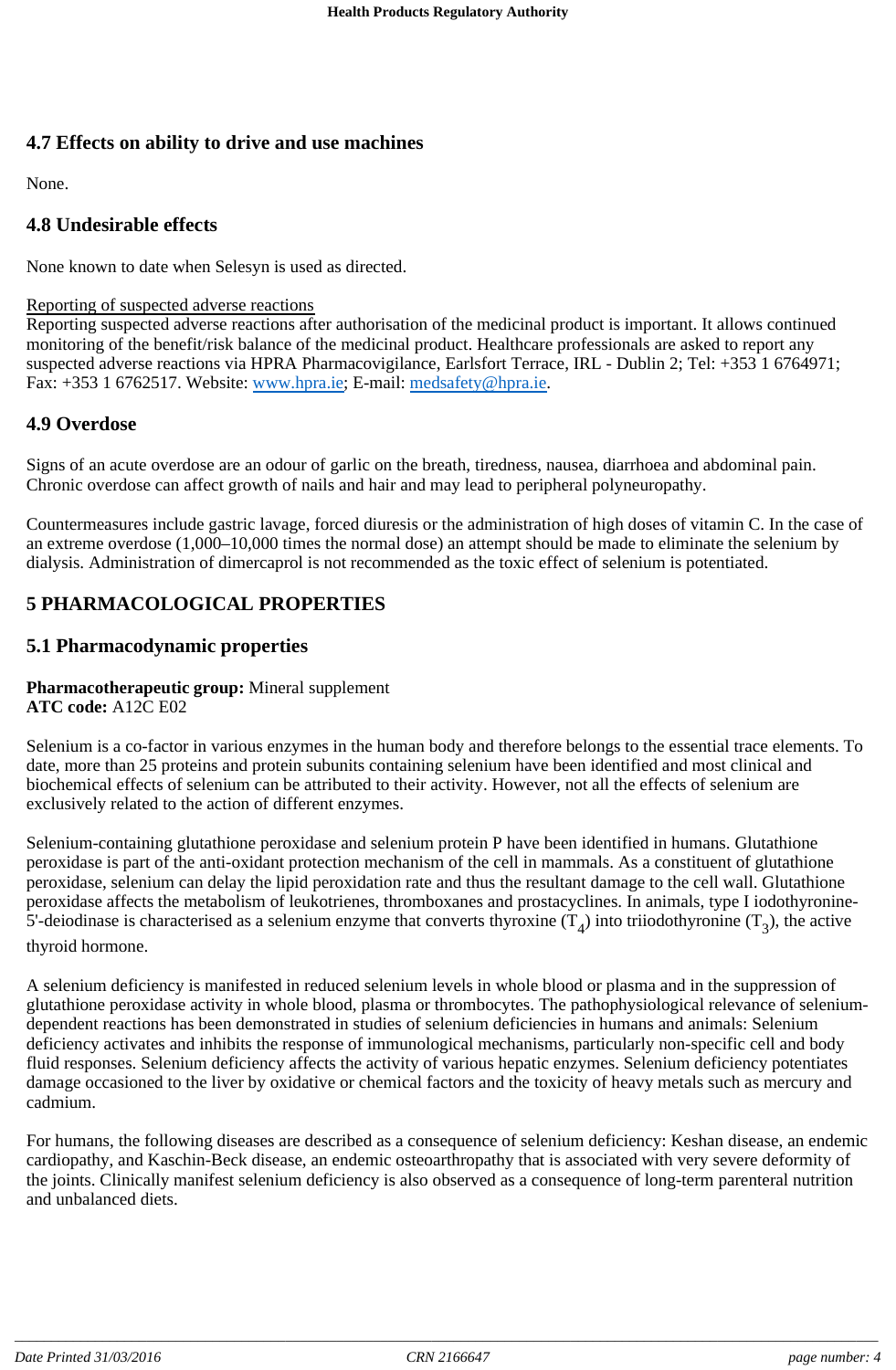# **5.2 Pharmacokinetic properties**

Sodium selenite is not immediately converted to proteins. In the blood, the majority of the supply of selenium is used by the erythrocytes and converted to hydrogen selenide under the action of enzymes. Hydrogen selenide acts as a central pool of selenium for both elimination and the specific integration of selenium in selenoproteins. Reduced selenium binds to plasma proteins that migrate to the liver and other organs. Secondary plasma transport from the liver to the target tissues, that produce glutathione peroxidase by synthesis, probably occurs via a P-selenoprotein containing selenocysteine. The subsequent metabolic pathway of selenoprotein synthesis has to date only been studied in prokaryotes. In the metabolic process, selenocysteine is specifically incorporated in the peptide chains of glutathione peroxidase.

All excess hydrogen selenide is metabolised via methylselenol and dimethylselenide to the trimethylselenonium ion, the principal elimination product.

After oral administration, selenium is principally absorbed from the small intestine. Absorption of sodium selenite in the intestine is not regulated by homeostatic mechanisms. Depending on the concentration of sodium selenite and the presence of related substances, it is usually between 44% and 89%, and sometimes more than 90%. The amino acid cysteine increases the absorption of sodium selenite.

The total quantity of selenium present in the human body is between 4 mg and 20 mg. Humans excrete selenium in the faeces, via the kidneys and through the respiratory system, depending on the amount administered. Selenium is predominantly eliminated in the form of the trimethylselenonium ion via the kidneys. Elimination is dependent on the selenium status.

After intravenous or oral administration, the process of selenium elimination was divided into three phases. After oral administration of 10 micrograms in the form of [<sup>75</sup>Se] sodium selenite, 14–20% of the absorbed selenium is eliminated via the kidneys in the first two weeks, while almost nothing was eliminated via the lungs and skin. The retention of selenium in the whole body decreased in three phases, with half-lives of 0.7–1.2 days in phase 1, 7–11 days in phase 2 and 96–144 days in phase three. The selenium concentration decreased more rapidly in the liver, heart and plasma than in the joint muscles or in the bones. Of an intravenously administered dose of  $[<sup>75</sup>Se]$  sodium selenite, 12% was excreted in the first 24 hours. A further 40% was eliminated with a biological half-life of 20 days. The half-life of the third phase was 115 days.

Elimination after oral and intravenous administration of a physiological dose of  $[74$ Se] sodium selenite was compared directly: after administration of 82 microgram*s* selenium in the form of sodium selenite, 18% of the intravenous dose and 12% of the oral dose was eliminated via the kidneys in the first 24 hours together with metabolised physiological selenium. After this phase, the process of elimination by both routes of administration is more or less the same. In healthy volunteers, the elimination of orally and parenterally administered sodium selenite was comparable.

### **5.3 Preclinical safety data**

Published literature on single and repeated dose toxicity of selenium and sodium selenite reveals no evidence for adverse health effects in addition to those already known from experience in humans. Toxicity to reproduction was only found at very high doses and no evidence was found for a risk of teratogenic ef-fects in mammals at nonmaternally toxic doses. Although mutagenicity and carcinogenicity data are inconclusive, because there is evidence for both positive as well as negative effects, the adverse effects on these endpoints are generally found at concentrations above the normal physiological levels.

# **6 PHARMACEUTICAL PARTICULARS**

### **6.1 List of excipients**

Sodium chloride Hydrochloric acid Water for injections.